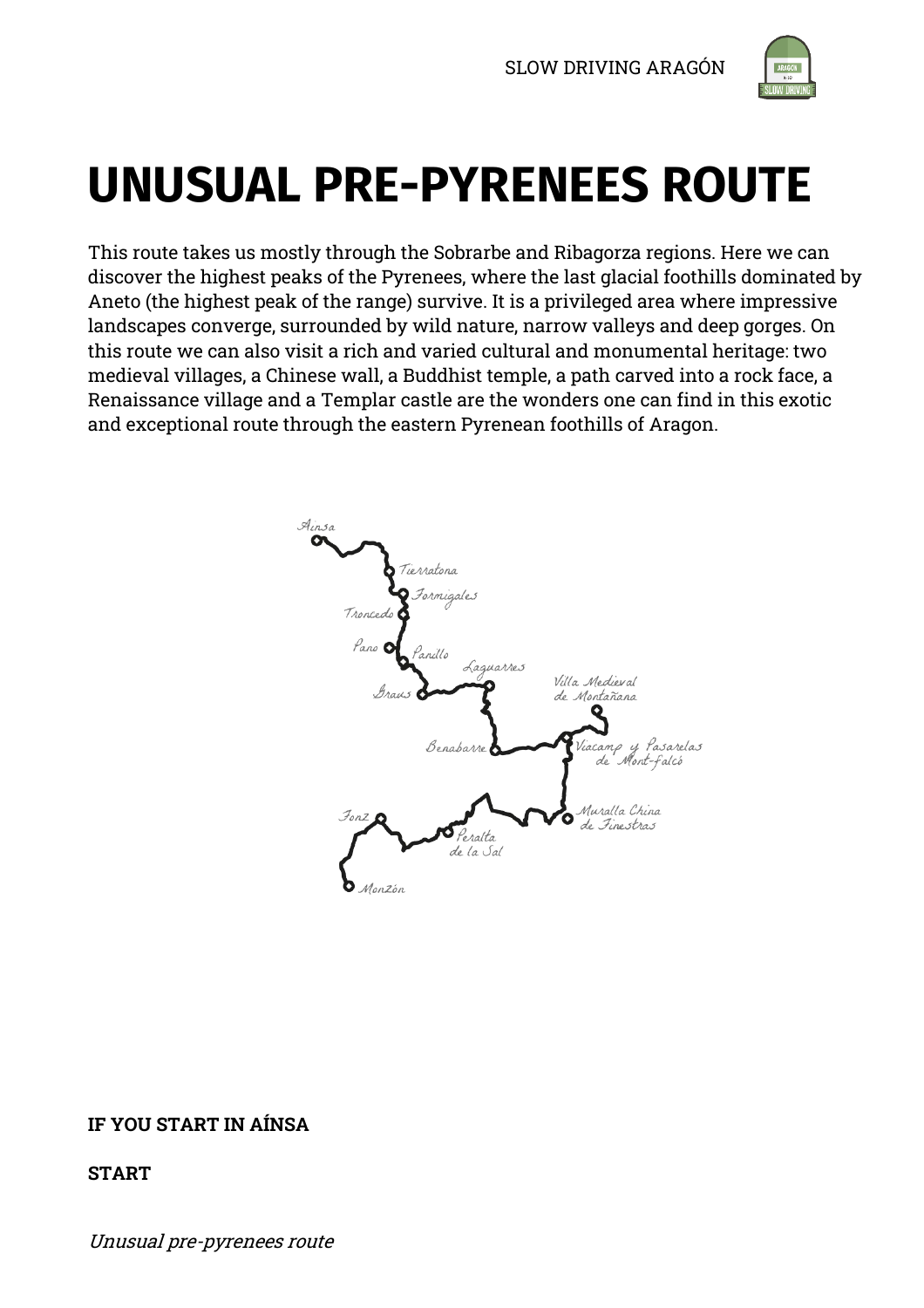

The village Aínsa, capital of the municipality of Aínsa-Sobrarbe, is a village in the province of Huesca, in the region of Sobrarbe, in the Autonomous Community of Aragon.

Aínsa

Aínsa is one of the most beautiful villages, not only in Aragon, but in the whole of Spain. An architectural complex of great value, it was declared Conjunto Histórico-Artístico (Historical-Artistic Value Complex) in 1965. Today the old town, the castle and the collegiate church bear the Bien de Interés Cultural (Cultural Heritage Site) title.

The old centre of Aínsa is a must. Strolling through the castle (11th to 16th centuries), the main square, with its portico and strong medieval atmosphere, the Romanesque church of Santa María (12th century) with its beautiful cloister and the cobbled streets, you can feel the centuries of history of this medieval city. The town"s houses (16th-17th centuries) are excellent examples of traditional architecture such as Casa Arnal, Casa Bielsa or Casa Latorre.

Walking through the historical centre of Aínsa, we will discover, thanks to the geo-city route of the Sobrarbe-Pyrenees UNESCO World Geopark, that this beautiful architectural complex has a lot to offer in addition to an interesting geological heritage, with which it is closely connected. It is the starting point for a visit to the Sobrarbe-Pyrenees UNESCO World Geopark, which is located in one of the towers of the castle.

1.5 km from the village is the Cruz Cubierta Temple, inside which a column represents the tree and the cross of Sobrarbe, the symbols of the region that appear on the coat of arms of the kingdom of Aragón.

# **Accommodation, restaurant, gas station**

# **POINT 1**

Leave Aínsa via Avenida Sudiera/N-260 and then take the detour to Monzón. After 16,7 km we have arrived.

Tierrantona

Tierrantona is located in a low area on the Llano de La Fueva (the largest plain of the Sobrarbe region).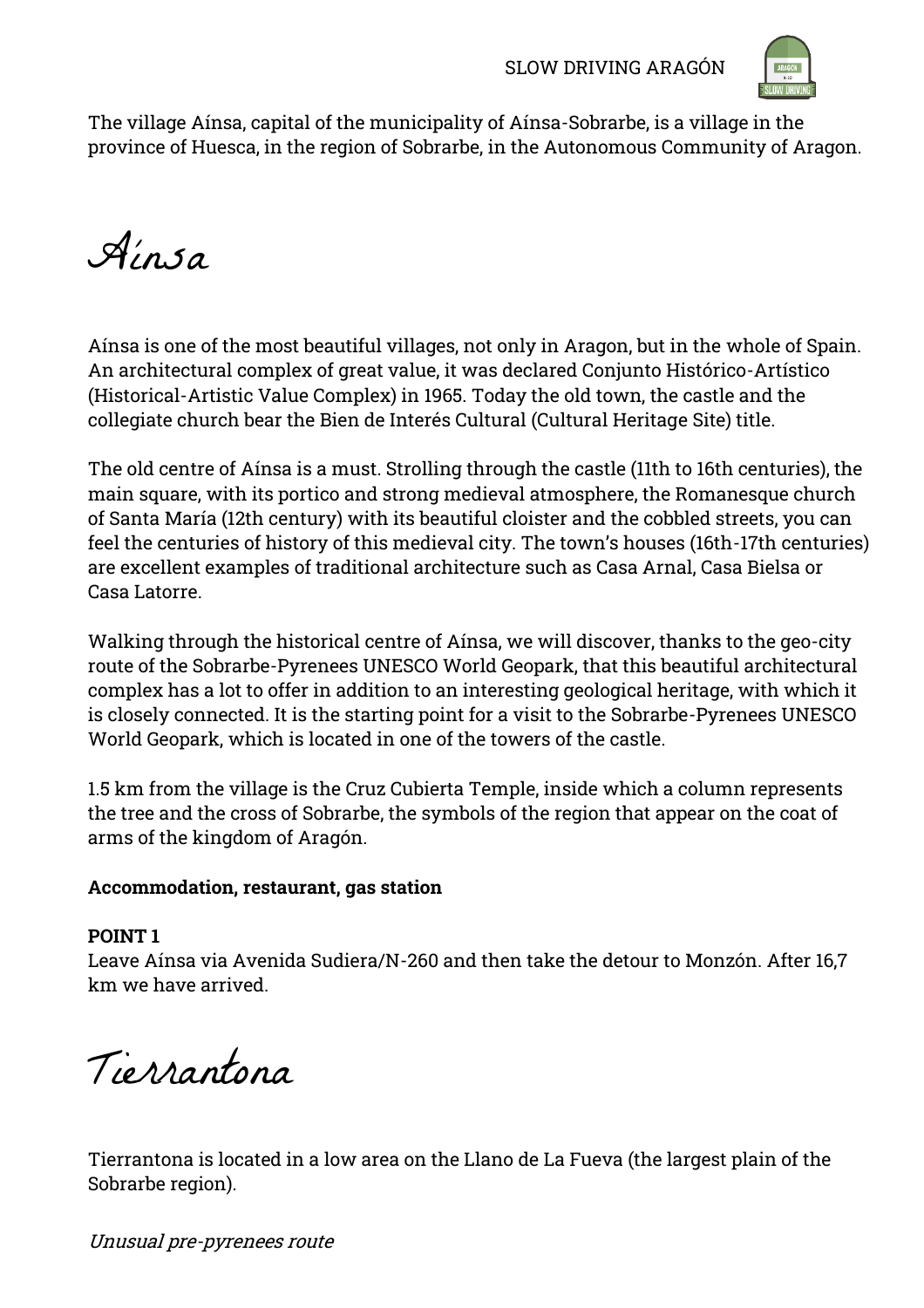

The layout of the place, in contrast to other old places of La Fueva, does not show a defensive character, but a more recent constructive layout. Tierrantona is the district capital of the municipality of La Fueva, which was founded in the sixties after the merger of several municipalities. Samitans and Mediano were added in the seventies.

One building that we can highlight is the Casa del Médico (House of the Doctor), 16th-17th century, with a sloping door and loopholes on the walls. The façade is decorated with Gothic spans and ogee arches. The church is dedicated to the Assumption and has a Romanesque style from the 12th century. It has a rectangular nave and a drum-shaped apse. The door that opens onto the main square dates from the 16th century, as the original round arch is on the south side. The tower has three bodies and is crowned by a frieze of modern style blind arches and a roof with four double pitched roofs added in the 19th century.

# **Accommodation, restaurant**

## **POINT 2**

From Tierrantona take HU-V-6442 straight ahead and then HU-V-6441 to Formigales.

Formigales

The village is limited to two streets and one square; 200 people once lived here. Some houses are slightly separated from the city centre and to the south we find a fortified house and the parish church. The 16th century building was a palace fortress. In the façade, the gate has a lowered arch to complement the coat of arms and two Gothic profile windows.

The parish church dates back to the same century as the palace-fortress, since it was built in Aragonese Gothic style in the 16th century. It is dedicated to Saint Eulalia and has a covered nave with a star vault and polygonal apse. The façade is finished at the nave, with a gallery of rectangular arches. The door opens to the west, with grooved pillars and capitals. The tower rises to the north and has three bodies.

# **Accommodation**

**POINT 3**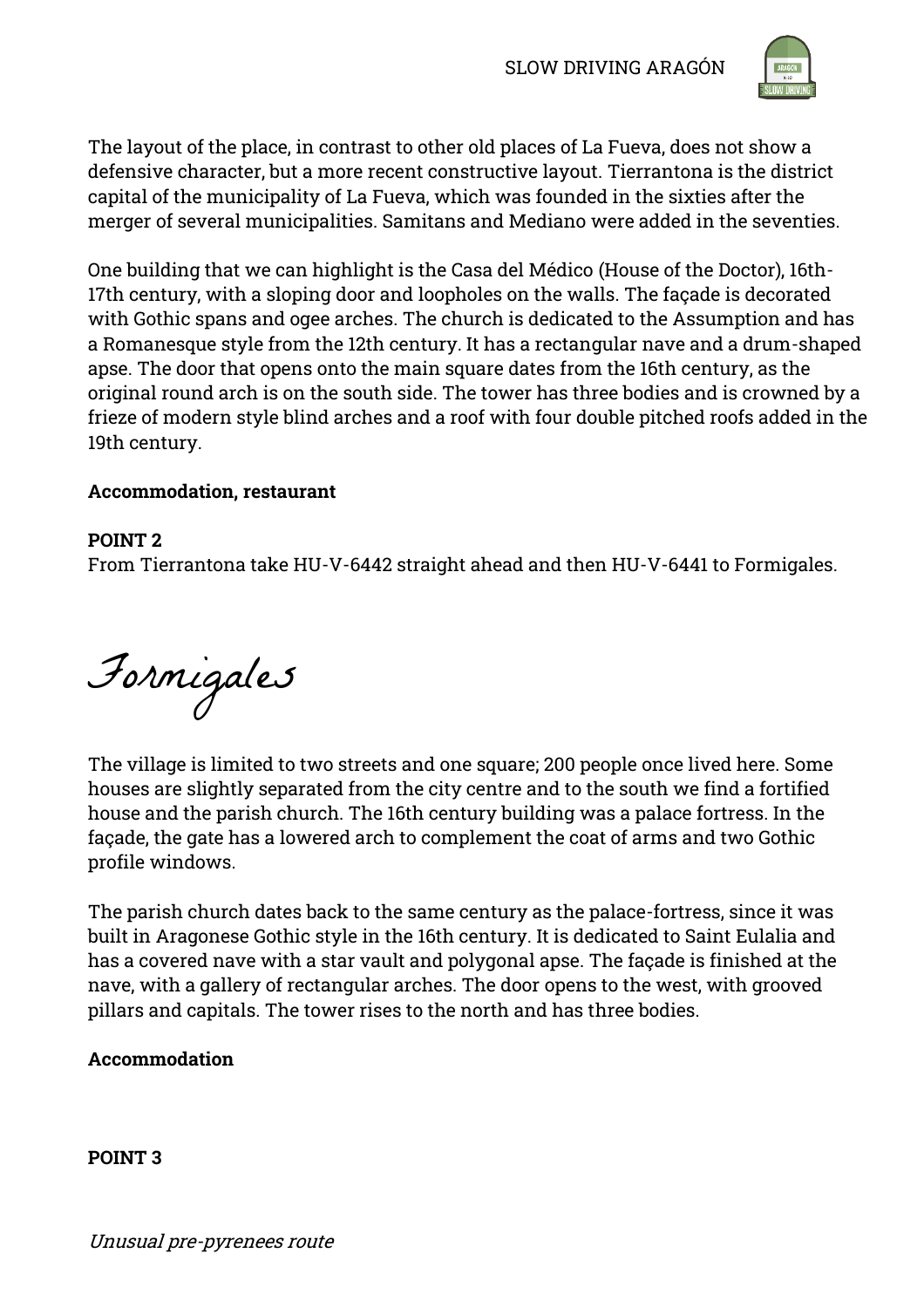

Leave Formigales on the HU-V-6441 until you reach the 5.9 km between us and Troncedo.

Troncedo

Troncedo is located on a hill on the slope of the Sierra de Turón. The pentagonal main tower and the stump of a rectangular tower are all that remain of the castle. The tower has semi-circular windows on each side of the upper floor and is made of natural stone, possibly from the 11th century.

The village consists of two scattered groups of houses. One of these groups, possibly the older one, was arranged around the castle and the parish church, and consists of a single alleyway in which there are about twenty houses. In this hamlet, the buildings have made use of the irregularity of the terrain of the ridge on which they sit. The second hamlet, a little further away, is below the main hamlet, on the slope that leads to the Salinar Gorge. This hamlet is made up of several houses that border a church dedicated today to Saint Victorian.

The parish church is situated on a rock and is a 12th century Romanesque building dedicated to Saint Stephen.

## **POINT 4**

Exit Troncedo direction HU-V-6441 to reach the 9,3 km that separate us from Pano.

Pano

Pano is located 13 km from Graus in the direction of the Fueva valley. The village was abandoned in the 1960s with the construction of the El Grado reservoir and is currently being rebuilt. There is a religious-military complex, now in ruins, which together with those of Troncedo, Clamosa and Abizanda was part of the Christian outpost against the Muslim squares of Graus, Barbastro and Monzón. It was built around 1055-1060 by local stonemasons in the style of the Lombard masters. The tower must have had three floors plus a platform. It is a strategic place that dominates the Fueva valley to the east and the large area of the Cinca river to the west and is visually linked to the castle of Samitier.

Pano preserves an 11th century jewel, the San Antón hermitage, which has been declared a Cultural Heritage Site and was the last remnant of the convent of San Juan de Pano. Its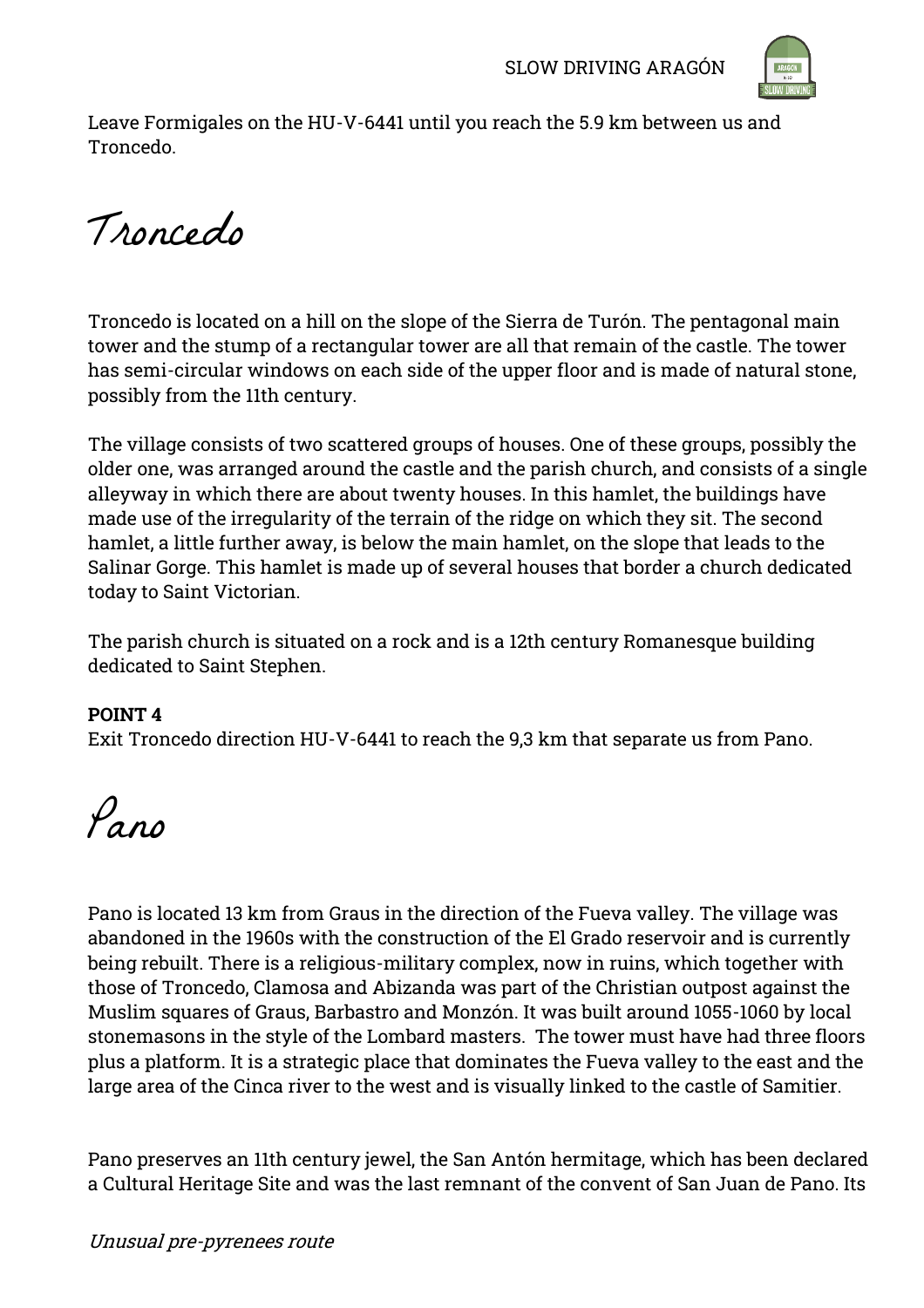

style is Romanesque-Lombard, built from barely worked ashlars, this crudeness being one of the elements that emphasize its beauty.

## **POINT 5**

From Pano take the road HU-V-6441 to Panillo after 4,1 km.

Panillo

Panillo is very close to Pano, on the other side of the hill. There is a 16th century church (Santa Engracia) and a bar in an old oil mill of about 7 metres in length. The municipality of Panillo was founded in 1984 and is linked to the Dagpo and Shangpa Kagyü lines of Vajrayana Buddhism, whose guardianship is under the protection of today"s Yangtsi Kalu Rinpoche. One year later, in 1985, it was finally established as a centre for the study and practice of Buddhism. The Dag Shang Kagyu Centre offers numerous activities. The community has restored the hostel and built a beautiful traditional-style temple, a 17 meter high stupa, a Kalachakra stupa, 108 small stupas, a large prayer mill and a shedra (school). Among the celebrations is that of the new Tibetan year, the Losar, a very special one. This New Year is celebrated on the first day of the first month of the Tibetan lunar calendar, which is usually in the month of February. The festival takes place between music, dances and prayers. The visitor can visit and experience the celebration free of charge.

# **POINT 6**

Leave Panillo via HU-V-6441 until you take the detour A-139 towards Graus. After 8,7 km we have arrived.

Graus

Graus is located at the confluence of the Ésera and Isábena and is the administrative capital of the region. It has been declared a Conjunto Histórico (Historical Complex). Today, parts of the city wall and three of its gates can still be seen. In the lower part of the town, the medieval flavour survives in the narrow streets and small squares, which contains a few stately palaces. The most outstanding feature in Graus is the main square, where the buildings stand as a harmonious whole on beautiful verandas, where very different architectural styles meet. On this square stands the Town Hall with its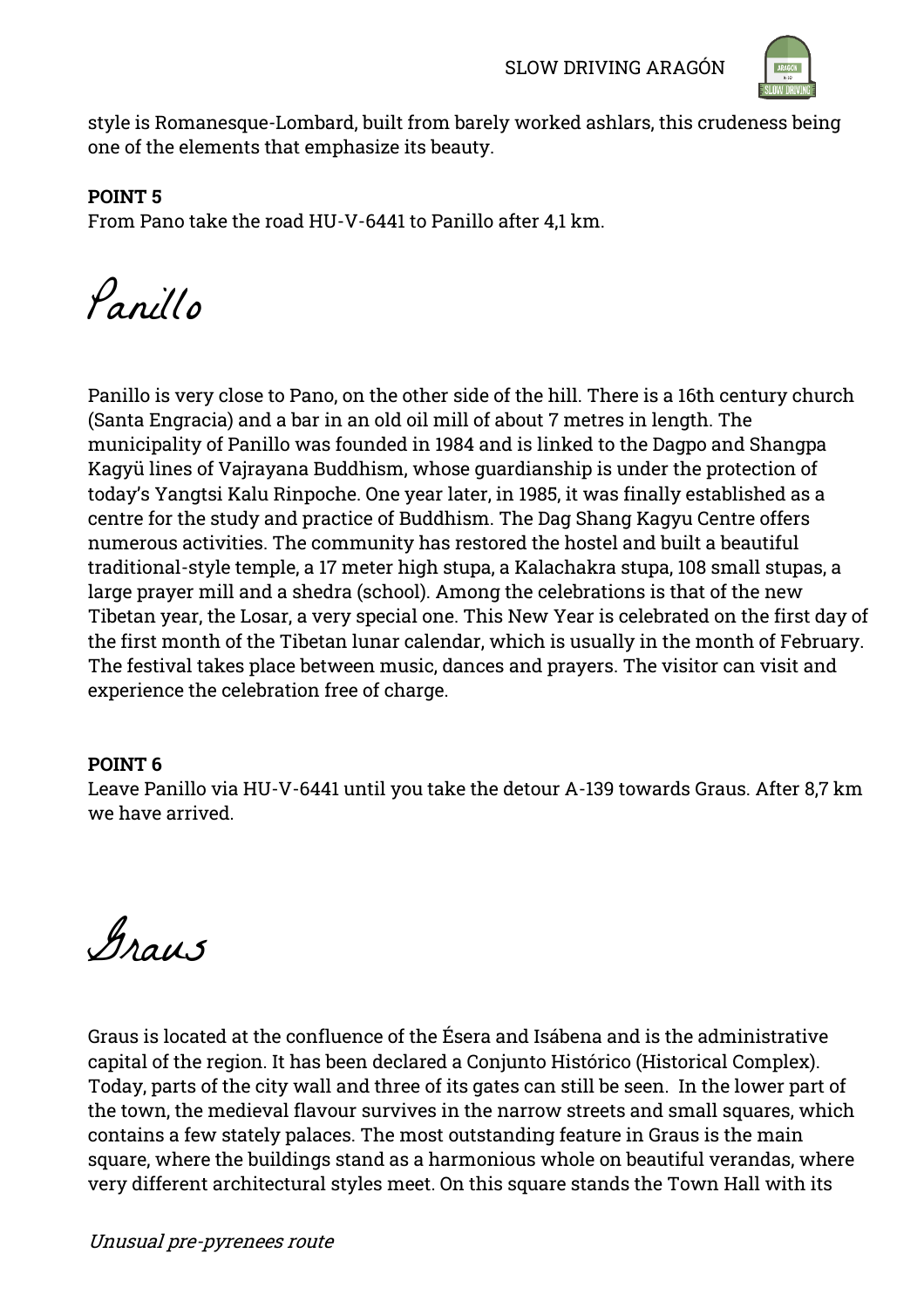SLOW DRIVING ARAGÓN



arches in Mudéjar-Aragonese Art Nouveau style; the buildings of Casa Heredia and Casa del Barón have pretty facades with allegorical paintings. Other outstanding buildings are the medieval Puente de Abajo bridge and the Joaquín Costa Monument. The San Miguel parish church is also of Romanesque origin, although it was continuously rebuilt until the 18th century. The Basilica of the Virgen de la Peña, of Romanesque origin, with a Gothic flavour and a fundamentally Renaissance style, is a robust church with a single nave and star-shaped ribbed vaults, also noted for its beautiful cloister and the old Spittal, and containing an interesting icon museum in its premises.

# **Accommodation, restaurant, petrol station, camping site**

# **POINT 7**

Leave Graus along the road Valle de Arán/A-1605, then walk the 12 km that separate us from Laguarres

Laguarres

This small village belongs to the municipality of Capella. At its centre we find the parish church of the Ascension, in Aragonese Gothic style and completed in 1586. The Nuestra Señora del Llano hermitage, built at the end of the 12th century, is in Romanesque style and can be seen on the other side of the street. In the 19th century, the cemetery next to the parish church was moved here. In the hermitage of San Sebastián, the day of the patron saint is celebrated on the 20th of January with a mass followed by a cake and wine feast.

Laguarres Castle is a building in ruins, on the top of the mountain range, on the road to Benabarre. As soon as you go up the mountain pass at km 7, there is a path on the left that is one kilometre long and leads to the top of the imposing 1150-metre high rock. All that remains of the castle is the base of a cylindrical tower measuring about nine metres in diameter; the original height of the tower is unknown, although it was probably about 20 metres high and resembled the towers of Fantova, Viacamp or Luzás.

# **Accommodation**

# **POINT 8**

Leave Laguarres on the A-1606 and drive the 14.8 km that separate us from Benabarre.

Benabarre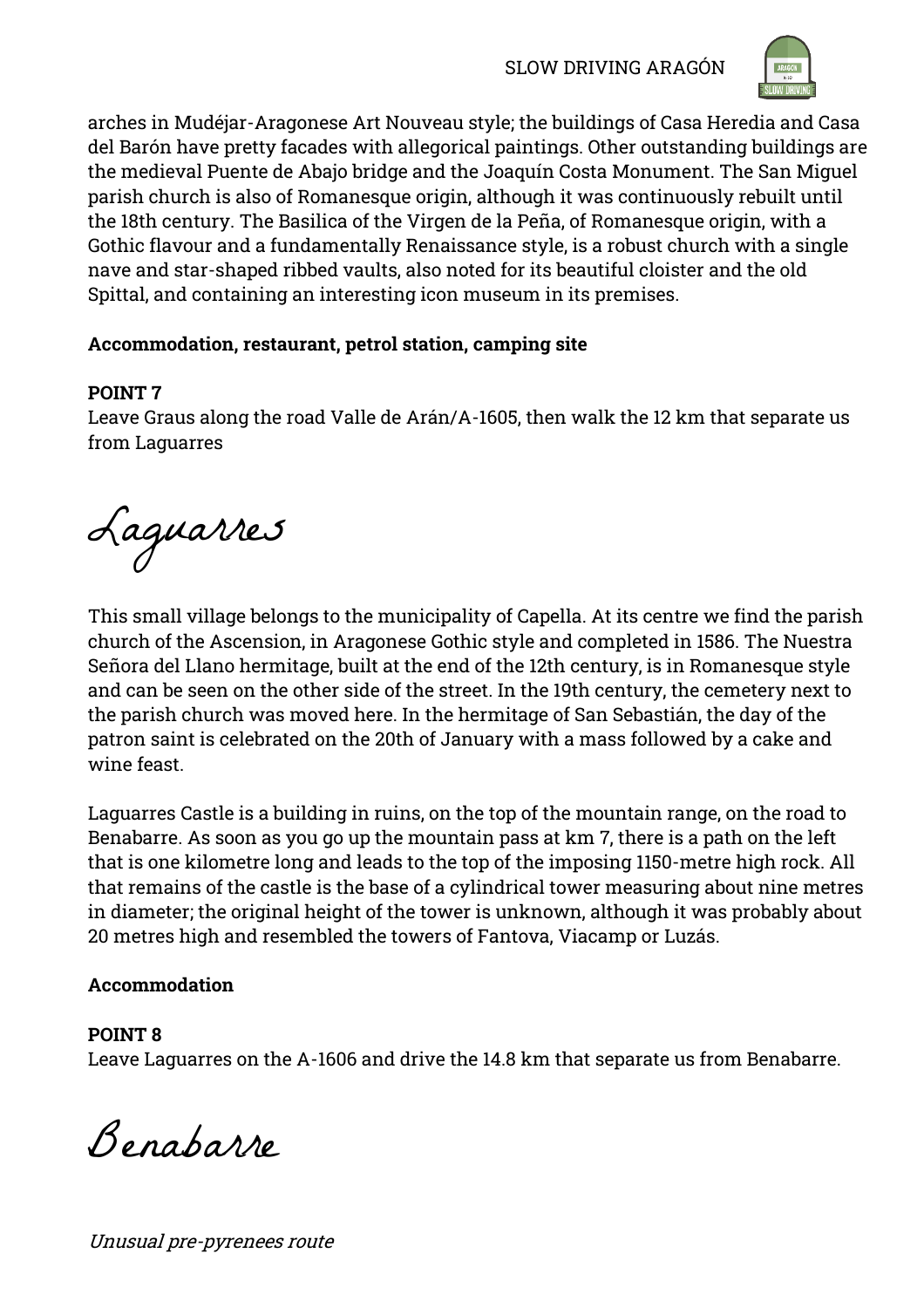

Benabarre is the historical-cultural capital of the region and the ancient capital of the county of Ribagorza. The restored town hall building is our reference point on the main square. In the church square, the 19th-century parish is under the protection of the Our Lady of Valdeflores and the Archangel Saint Michael.

The castle is an imposing building of Muslim origin, which experienced its maximum splendour between 1577 and 1589, when Benabarre was the capital of the county of Ribagorza. At that time, the bloody battles between Count Don Martín and his son Don Fernando de Aragón took place. After many sieges, in 1596 the castle was demolished by King Philip II.

Benabarre offers us a very interesting itinerary to discover some of the crafts that have been lost and saved from oblivion; from the repair of the finest clock to the washing of everyday clothes, they demonstrate the ability of many people who for generations have worked with their hands to transform cocoa into chocolate, ears of corn into bread, milk into cheese and ultimately, raw materials into art.

The route shows us places of interest such as the ice fountain, the oil mill and the grain mill, the cistern and the washing places, the clock museum, the chocolate museum and the goat cheese factory.

# **Accommodation, restaurant, campsite, petrol station**

# **POINT 9**

From Benabarre via Carretera de Viella/N-230 and then via HU-941 to Villa Medieval de Montañana.

Montañana

The medieval centre of Montañana has been declared a Cultural Heritage Site and a Historical Complex. It was in the upper part of the hill, composed of the gorges of San Miguel and San Juan, that the fortress that was part of the border line, along the Pyrenees, was built for the benefit of the reconquista (Christian reconquest from the Moors). In general, the medieval character of the two Romanesque churches dominates, as do the remains of several defence towers standing on the top, the remains of walls, ramps, the gates of a sturdy structure, the townscape, and even a steep rock face on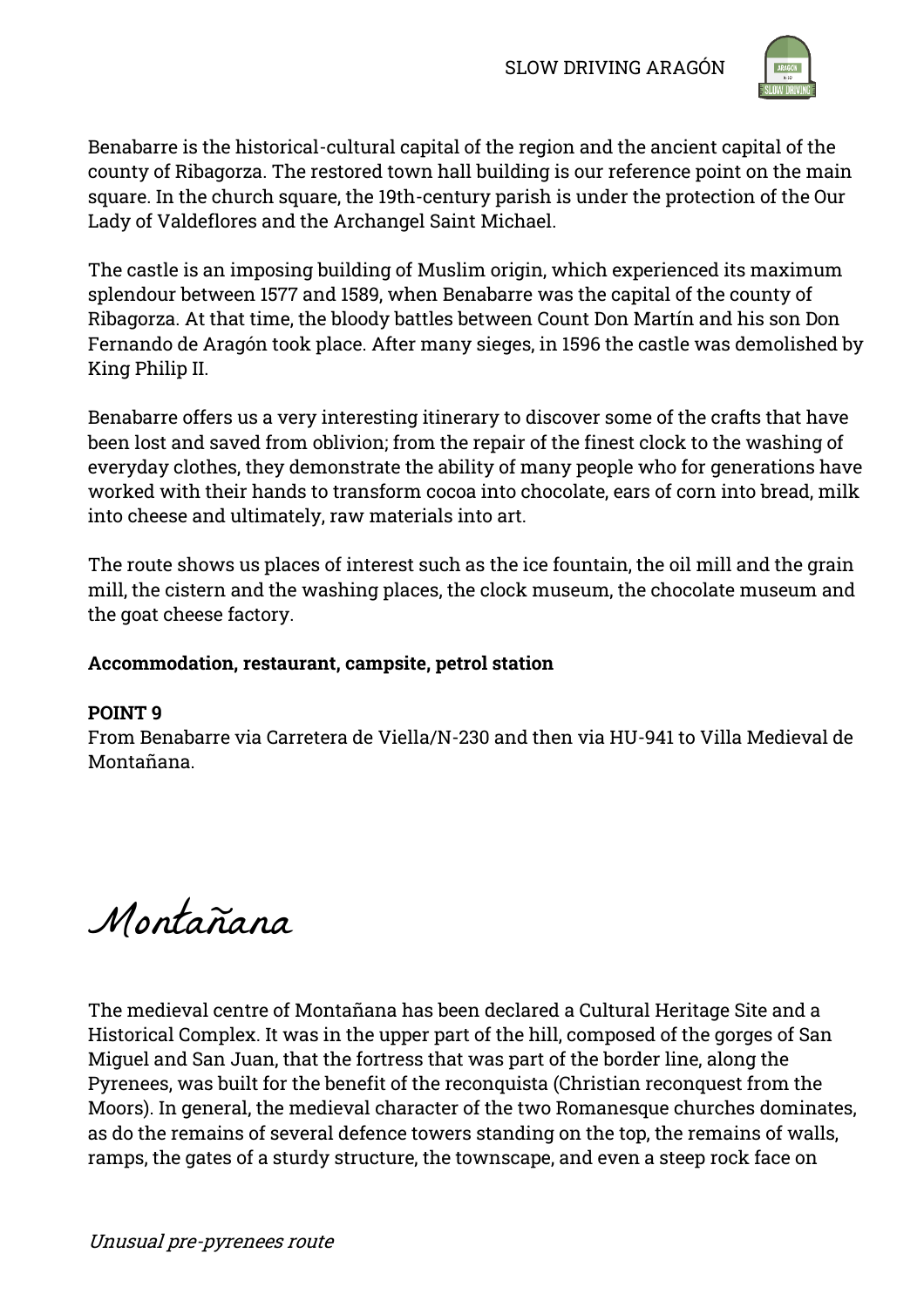

which the remains of the original castle and the church of Nuestra Señora de Baldós are built.

## **POINT 10**

Leave the medieval village via the HU-941 in the direction of the N-230. After 12.7 km we have reached our destination.

Viacamp and the Mont-Falcó -

footbridges

The Camino Natural de Montfalcó Route to the Congosto de Mont-Rebei Gorge and its famous footbridges is one of the most impressive and innovative in Aragón and even Spain. These is a fascinating route between gorges with high rock faces, vantage points with impressive views and reservoirs with greenish water crossed by suspension bridges.

From the small village of Viacamp, we start on a dirt road, suitable for all vehicles, that, following a 15-kilometre journey of some 30 minutes, takes us to the Montfalcó Hostel, where the car can be parked. This is where a trail begins, taking us in about two hours to a series of steps and footbridges built in the rock that will lead us along a fascinating route to the Congosto de Mont-Rebei Gorge, which is already on Catalan soil.

## **Accommodation, restaurant**

# **Don't miss the Ruta de las Pasarelas de Mont Falcó**

This excursion through the Congosto de Mont-Rebei gorge and the Pasarelas de Mont Falcó footbridges is a fascinating route between gorges with high, vertical rock faces, viewpoints with impressive views, reservoirs with waters in shades of green that are crossed by suspension bridges, rock spurs and via ferratas that perfectly integrate man and nature. It is a route full of surprises where the Noguera Ribagorzana river forms the natural border between Aragon and Catalonia and creates the Congosto de Mont-Rebei gorge through the Montesec rock barrier. The gorge is 2 kilometres long, with rock faces measuring over 500 metres in height, and offers unsurpassable views of the mountains. The route can be started at two different points: either from Aragon, at the Albergue de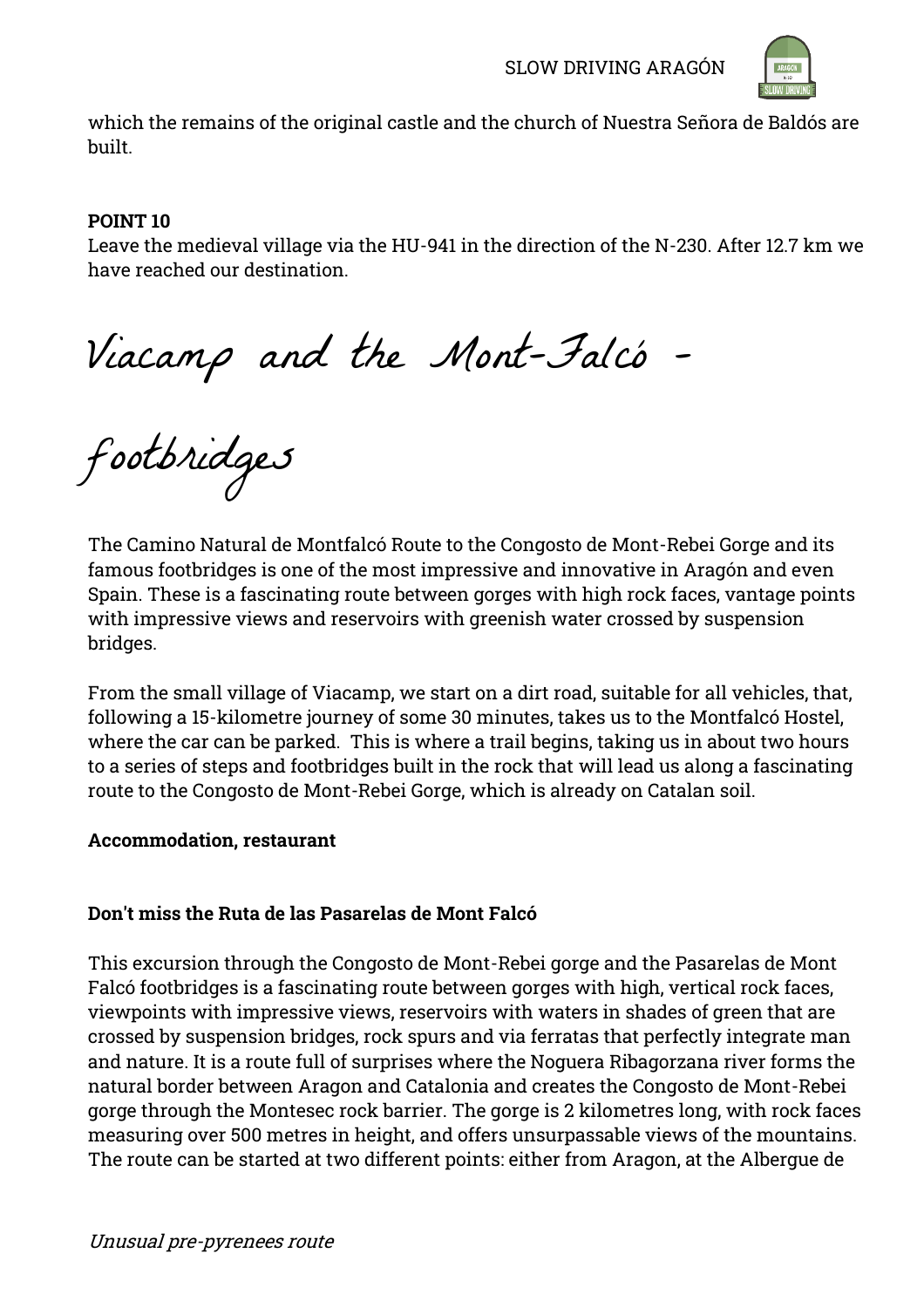

Montfalcó hostel as described here, or from Catalonia (near the village of Puente de Montañana).

# **POINT 11**

Leave Viacamp via the N-230 towards Purroy Solana and Estopiñán del Castillo. 1.5 km before Estopiñán and just before the road diversion, on the left, there is a path that points to Finestras, with a wooden sign typical of hiking trails. The route, which is about 12 km long, is usually in good condition until the Penavera bridge, when you cross an arm of water from the Canelles reservoir. From there, some sections of the road are made of loose stones and it is better not to drive in low vehicles. An off-road vehicle or one with a similar height is recommended.

Estopiñán and the "Chinese Wall of Finestras"

The abandoned village of Finestras (also known as Finestres) is home to one of the geological wonders of Montsec del Estall: an impressive crest of vertical and parallel limestone cliffs commonly known as the "Chinese Wall".

This great natural barrier, with its sawtooth profile, and which now surrounds the Canelles reservoir, once housed the castle of Finestras. Today only the Romanesque San Vicente hermitage survives in a site of great panoramic, natural and hermitage interest.

After the visitor has crossed the village through its narrow alleys, he or she can walk about 20 minutes further to the San Marcos hermitage, from where you can enjoy a first and fascinating view of the "Wall", which stands majestically over the waters of the Noguera Ribagorzana. The hermitage, still well-preserved, offers an incredible panoramic view the famous natural wall above the reservoir.

# **Accommodation, restaurant**

**POINT 12** Leave the wall in the direction of the N-230 and then take the A-2216 to Peralta de Sal.

Peralta de la Sal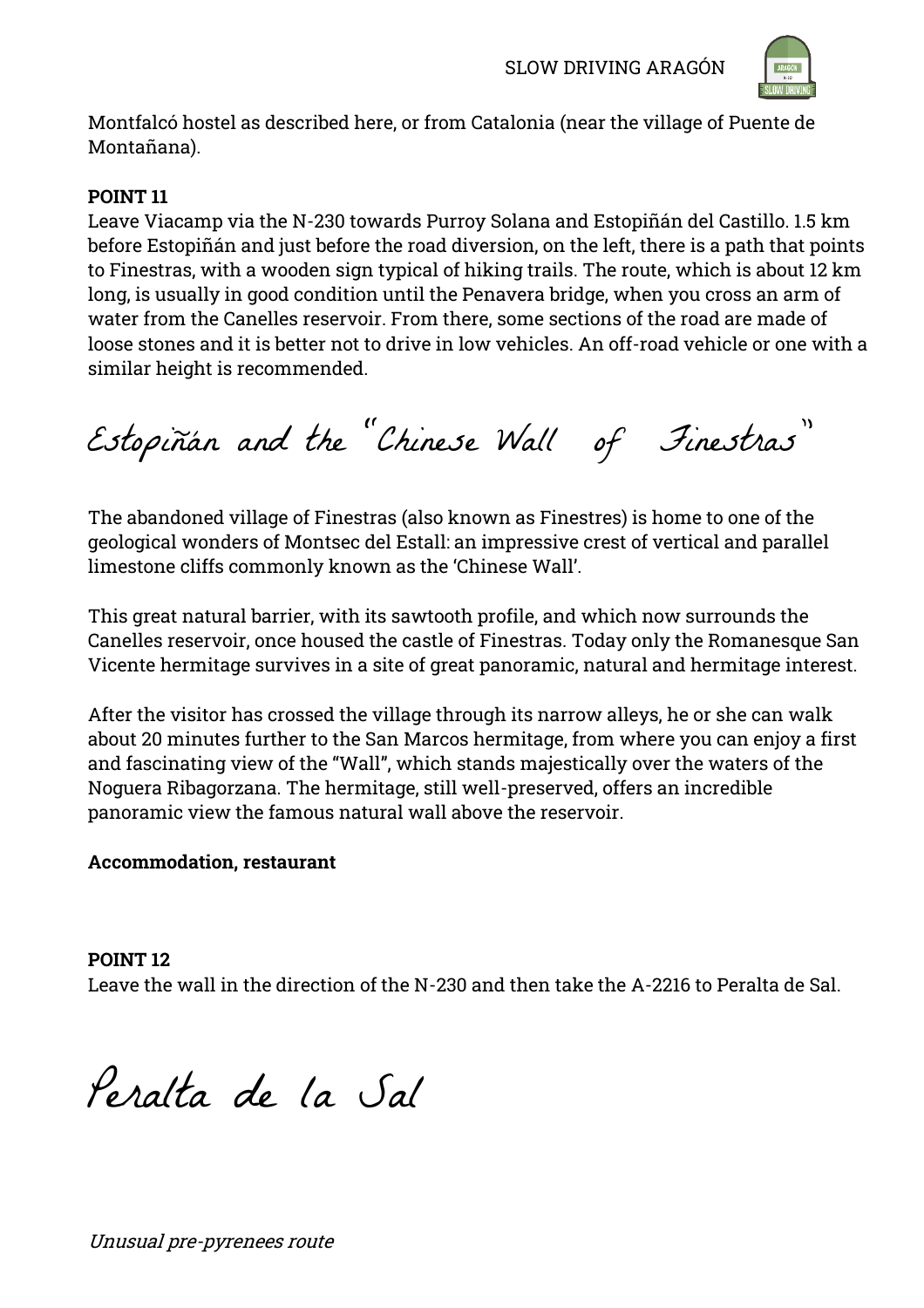

This pretty village lies at the foot of the Calasanz and Gabasa gorges, surrounded by olive groves, almond trees, pines and holm oaks on the banks of the Sosa river. It has a wellpreserved town centre that converges on the main square. Particularly noteworthy is the parish church and the Piarist monastery next to the church. The La Asunción parish church (17th century) is a three-nave temple with a beautiful façade and a robust bell tower. Inside you can admire the beautiful Mudéjar plasterwork (part of the Mudéjar de Aragón, UNESCO World Heritage). You can also see the baptismal font in which San José de Calasanz, the founder of the Piarist Order, was baptized.

The monastery rises above the house where San José de Calasanz was born. It houses the church, the Calasancio Museum, the Martyrs" Chapel, a cloister, a hostel and a hotel school, all under the command of the Order.

The saltworks of Peralta de la Sal, declared a Cultural Heritage Site, form the imposing panorama within the actual channel of the gorge.

# **Accommodation**

# **POINT 13**

From Peralta take the A-2215 to the A-133 and drive 16 km to Fonz.

Fonz

Fonz is one of the most monumental villages of Huesca and a Renaissance town par excellence. The impressive main square has been declared a Historical Complex and is home to the Caños fountain, one of Aragon's most monumental fountains. Fonz has 10 palaces and more than 80 mansions and it is precisely in the "Route of the Palaces" where we can see and admire its most important buildings. A good example of these is the Town Hall, a 16th-century Renaissance palace where the Knights Templar once lived. The Renaissance Interpretation Centre is to be found inside.

The manor houses include the birthplace of Pedro Cerbuna (founder of the University of Zaragoza). But one of the highlights is the Palace of the Barons of Baldeolivos (17th century). In the portraits room, the third baron of Valdeolivos, Pedro María Ric, member of the Cortes de Cádiz, the parliament that passed the Constitution of 1812, stands out. He and his wife, the Countess of Bureta, played a prominent role during the sieges of Saragossa.

The parish church is one of the most important Renaissance churches in Aragon. The bell tower is of particular beauty, and from here one can enjoy a beautiful panoramic view of the place.